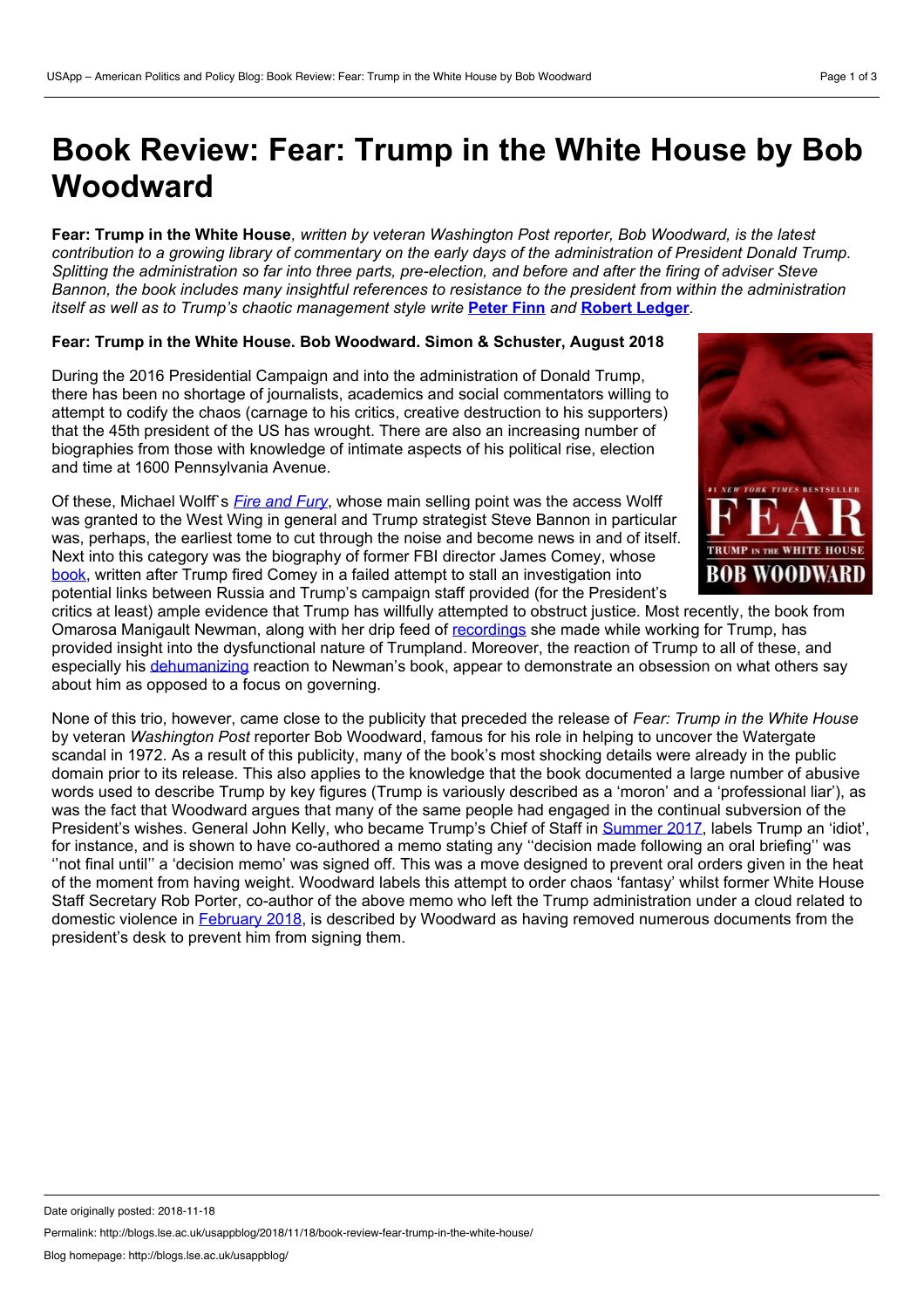

*"Trump MAGA rally in Mesa, [Arizona](https://www.flickr.com/photos/142588507@N05/45623068151/)" by The [Epoch](https://www.flickr.com/photos/142588507@N05/) Times is licensed under [CC](https://creativecommons.org/licenses/by/2.0/) BY 2.0*

Deliberate attempts to neuter Trump pepper the pages of *Fear*, a trend which, in a memorable turn of phrase, Woodward labels an 'administrative coup d'état'. Satisfyingly for the reader, these details, rather than losing their impact when subsumed in a broader narrative, actually play a key role in thickening out a book that contains a disturbing amount of similar incidents. Whether the administration official who wrote a *New York Times* op-ed in the week prior to the book's release, in which the author claimed to be part of a [resistance](https://www.nytimes.com/2018/09/05/opinion/trump-white-house-anonymous-resistance.html) to Trump operating inside the administration was described in *Fear* is as yetunknown. Though speculation about potential authors [abounds.](https://slate.com/news-and-politics/2018/09/new-york-times-op-ed-anonymous-writer-trump.html) Yet, the synergy between the picture painted in the op-ed, which describes a group of administration officials who are working together to thwart Trump's erratic behaviour, and the pattern described by Woodward is eerily similar.

*Fear* picks up in September 2017, a point in time that conveniently (and deliberately?) chimes with the end of the period covered by Wolff (whose book *Fire and Fury* crescendos into the resignation of Bannon in August 2017), before circling back to cover the period that marked Trump's transformation from reality TV star and celebrity developer to political hopeful.

Though not divided in a formal sense, *Fear* can be broadly split into three parts; pre election and pre and post the firing of Bannon. With the third section running till March 2018 and the resignation of Trump's personal lawyer John Dowd. A high profile US attorney drafted in to help Trump defend himself against the Mueller investigation. Dowd's resignation, we learn, occurred not because of any belief that Trump colluded with Russia, but because Dowd had come to believe Trump was a 'fucking liar'. Indeed, the book is packed full of quotes that express profanity. Something that, although giving the reader ample evidence of the seemingly vulgar nature of most conversations involving the President, rather loses its impact after one is subject to yet another expletive.

*Fear* is primarily aimed at the general reader and, as one would expect from one of America's most celebrated journalists, is written in an engaging fashion. Those readers interested in policy-formulation, such as it is, will find the chaotic nature of strategy discussions an illuminating window into Trump's erratic management style. A strand of tragicomedy runs through these discussions, in particular, chief economic advisor, Gary Cohn's futile attempts to point out the basics of trade and economics, only for the President to repeatedly return to his simplistic [mercantilist](http://blogs.lse.ac.uk/usappblog/2018/10/17/what-trumps-american-first-policy-means-for-the-international-trading-system/) view of the world. More generally, *Fear* articulates a zero-sum view of global politics: either the US wins orloses, security catastrophes and threats are never far away (the chapters on North Korea are particularly disconcerting), multilateralism is essentially instrumental. A world-view whose ultimate conclusion was encapsulated by [Woodward](http://time.com/5407898/bob-woodward/) as 'not only America first, but America only.'

Woodward's book covers the Trump presidency until early 2018 well. In so doing, it provides a fascinating, if unsettling, window into the administration. There are sure to be many more studies following in its wake. Woodward has certainly set a high bar for others (and himself) to live up to.

Permalink: http://blogs.lse.ac.uk/usappblog/2018/11/18/book-review-fear-trump-in-the-white-house/

Date originally posted: 2018-11-18